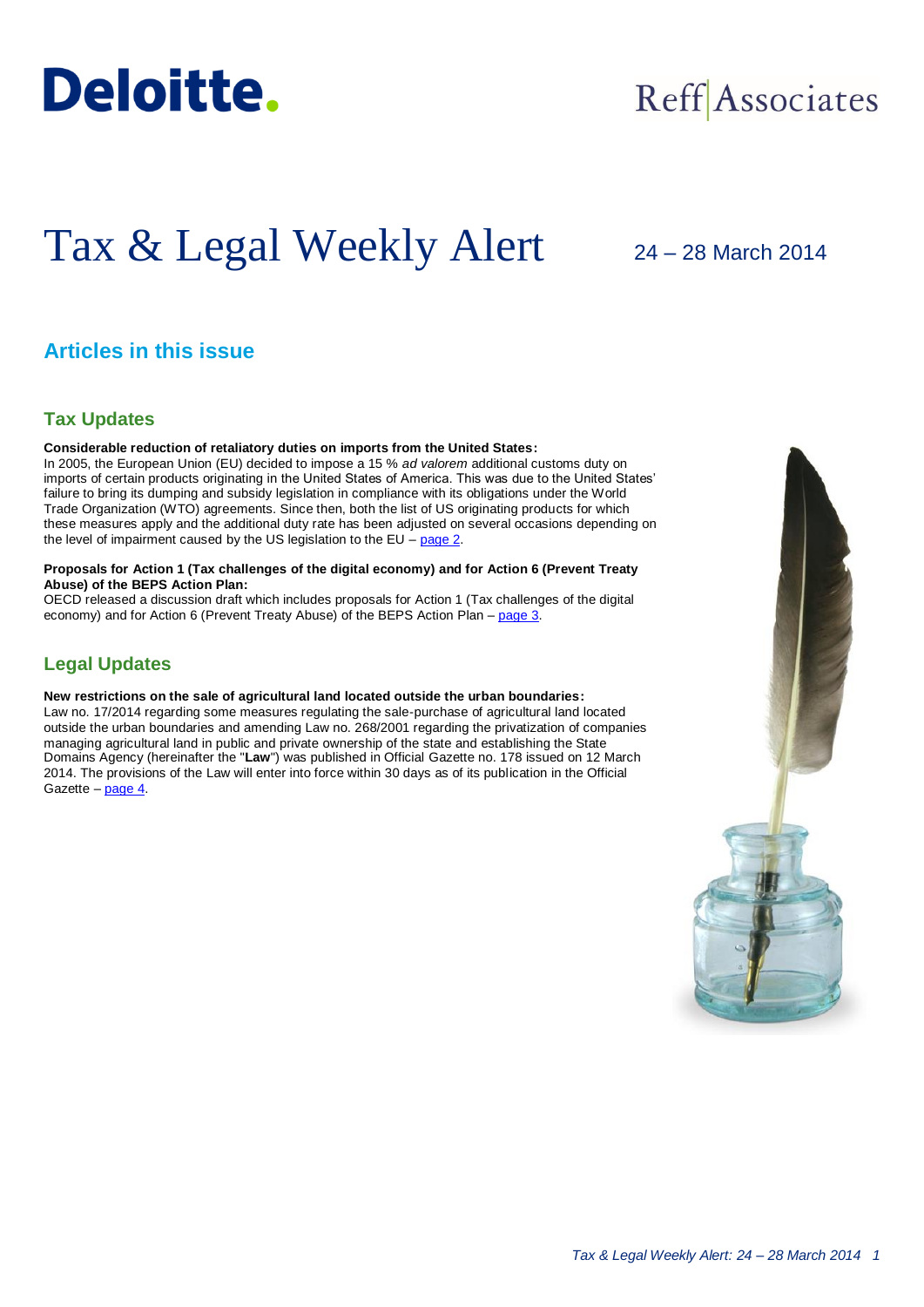## <span id="page-1-0"></span>**Considerable reduction of retaliatory duties on imports from the United States**

In 2005, the European Union (EU) decided to impose a 15 % *ad valorem* additional customs duty on imports of certain products originating in the United States of America. This was due to the United States' failure to bring its dumping and subsidy legislation in compliance with its obligations under the World Trade Organization (WTO) agreements. Since then, both the list of US originating products for which these measures apply and the additional duty rate has been adjusted on several occasions depending on the level of impairment caused by the US legislation to the EU.

Last year, in May, the additional duty rate was increased from 6% to 26%. According to the latest amendment, starting with 1 May 2014, this rate will drop from 26% to 0.35% and the list of products for which the retaliatory measures apply remains unchanged.

#### **What does it mean for you?**

Does your company import one or more of the following US originating products?

| CN code    | <b>Description</b>                                                              |
|------------|---------------------------------------------------------------------------------|
| 0710 40 00 | Sweet corn, uncooked or cooked<br>bv<br>steaming or by boiling in water, frozen |
| 9003 19 30 | Frames and mountings for spectacles,<br>goggles or the like, of base metal      |
| 8705 10 00 | Crane lorries (excl. breakdown lorries)                                         |
| 6204 62 31 | Women's denim trousers and breeches                                             |

If this is the case, as of 1 May 2014, the additional duty will decrease from 26% to 0.35% for your US originating imports into the EU.

#### **What to do?**

Companies that are importing the abovementioned US originating products into the EU will benefit from the additional duty decreased, therefore the planning of their EU inbound sales, deliveries and imports could be estimated on long term.

Please do not hesitate to contact us if any clarification is needed.

**Source: Regulation No 303/2014 of 25 March 2014 amending Council Regulation (EC) No 673/2005 establishing additional customs duties on imports of certain products originating in the United States of America.**

**Contact us:**

## **[Pieter Wessel](mailto:pwessel@deloittece.com)**

**Partner** +40 21 207 52 42

## **[Mihai Petre](mailto:mipetre@deloittece.com)**

Senior Manager +40 21 207 53 44

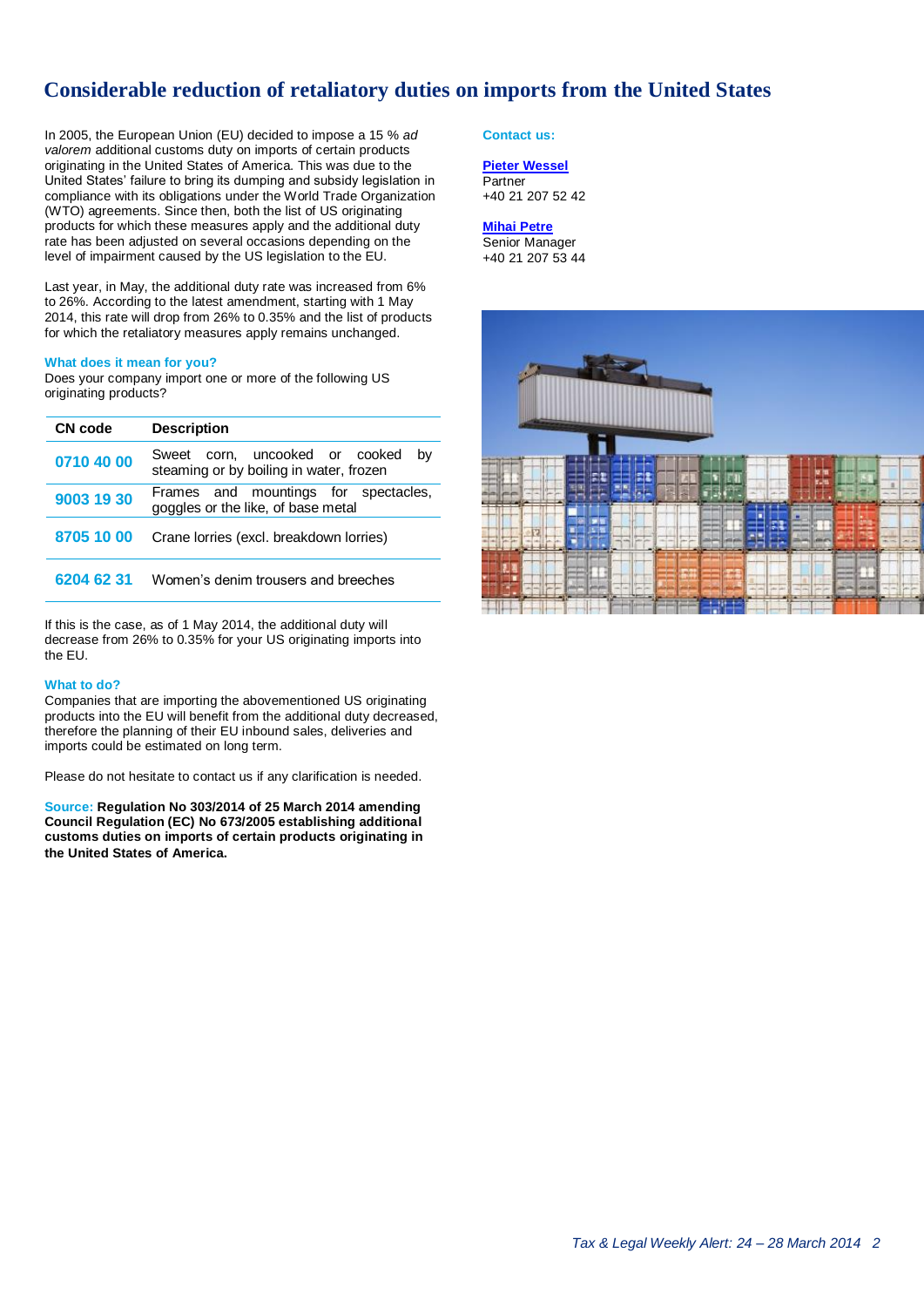## <span id="page-2-0"></span>**Proposals for Action 1 (Tax challenges of the digital economy) and for Action 6 (Prevent Treaty Abuse) of the BEPS Action Plan**

The OECD released a discussion draft on 14 March 2014 as part of its work on Base Erosion and Profit Shifting (BEPS).

BEPS refers to tax planning strategies that exploit gaps and mismatches in tax rules to make profits 'disappear' for tax purposes or to shift profits to locations where there is little or no real activity, but the taxes are low, resulting in little or no overall corporate tax being paid. As a consequence, OECD issued in 2013 an Action Plan to counteract such strategies.

The implementation of this Action Plan may be performed either by amending domestic law or by modifying the provisions of the double tax treaties.

The current discussion draft includes proposals for Action 1 (Tax challenges of the digital economy) and for Action 6 (Prevent Treaty Abuse) of the BEPS Action Plan. The Action Plan identifies  $chane$  in business as a result of the digital economy and treaty abuse (in particular treaty shopping), as one of the most important sources of BEPS concern.

- **I. Action 1 - Tax challenges of the digital economy - The proposed options discussed in the draft are:** 
	- 1. Amendments to the permanent establishment definition:
		- Modifications to the Preparatory and Auxiliary Exception;
		- Defining Permanent Establishment to mean Significant Digital Presence;
		- Virtual Permanent Establishment.
	- 2. Withholdings taxes on digital transactions;
	- 3. Consumption tax (VAT) options:
		- Reduce or eliminate the generally available exemptions for imports of low valued goods;
		- A non-resident supplier should register and account for the VAT on supplies sold in the jurisdiction of the consumer.

#### **II. Action 6 – Prevent Treaty Abuse - The draft proposals set out:**

- 1. Develop model treaty provisions and recommendations regarding the design of domestic rules to prevent the granting of treaty benefits in inappropriate circumstances:
	- Limitation on benefits clause;
	- Determining treaty residence;
	- Minimum shareholding period regarding dividends; • Withholding taxes on payments to permanent establishments (PE);
- 2. Clarification that tax treaties are not intended to be used to generate double non-taxation:
	- The title and preamble to the OECD Model Tax Convention will be amended.
- 3. Tax policy aspects that countries should consider before deciding to enter into a tax treaty with another country.

## **Contact us:**

**[Dan Bădin](mailto:dbadin@deloittece.com) Partner** +40 21 207 53 92

#### **[Ana Petrescu](mailto:apetrescu@deloittece.com)** Manager

+40 21 207 56 04

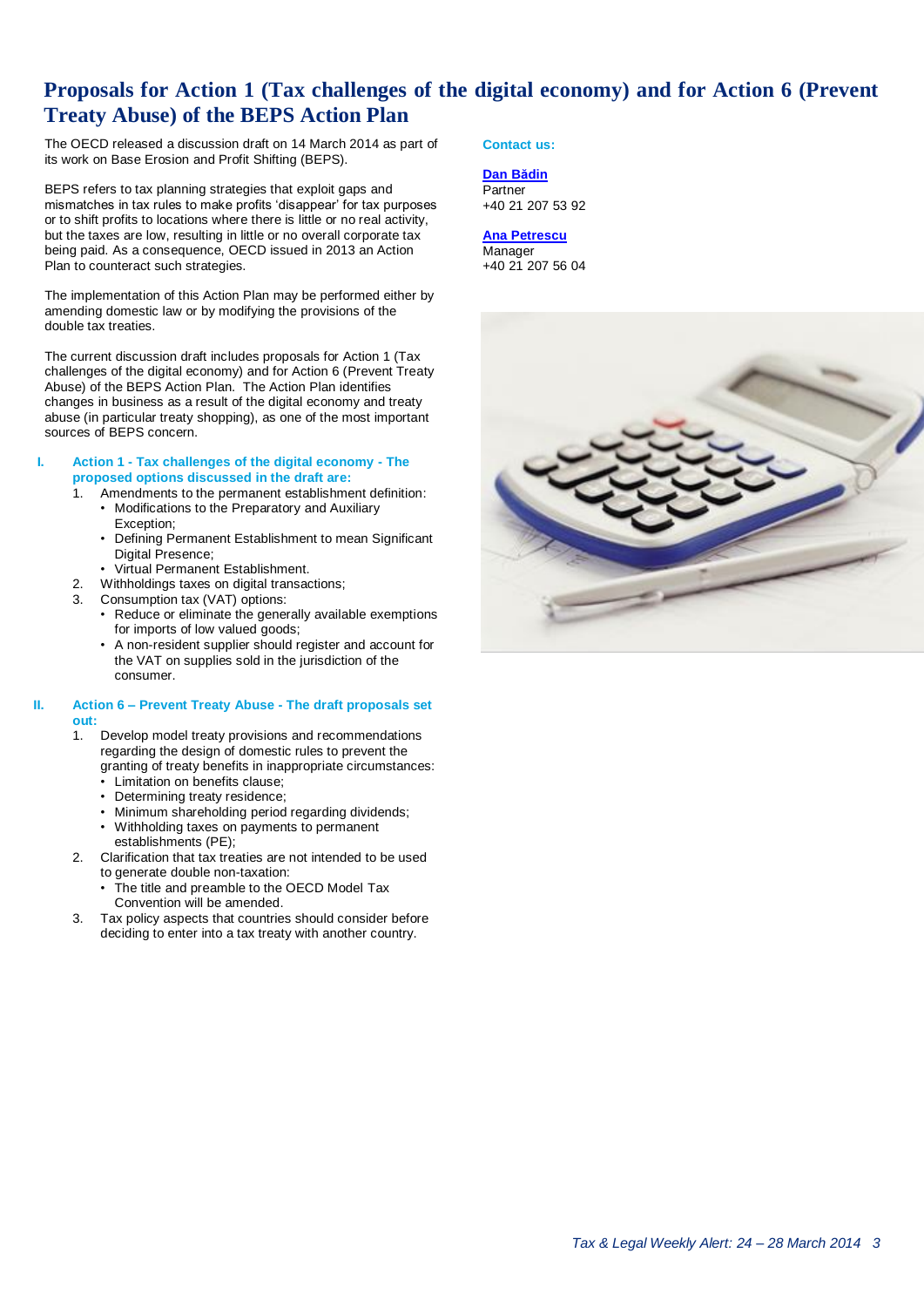## <span id="page-3-0"></span>**New restrictions on the sale of agricultural land located outside the urban boundaries**

Law no. 17/2014 regarding some measures regulating the salepurchase of agricultural land located outside the urban boundaries and amending Law no. 268/2001 regarding the privatization of companies managing agricultural land in public and private ownership of the state and establishing the State Domains Agency (hereinafter the "**Law**") was published in Official Gazette no. 178 issued on 12 March 2014. The provisions of the Law will enter into force within 30 days as of its publication in the Official Gazette.

The Law was enacted due to the fact that as of 1 January 2014, EU citizens have the right to purchase agricultural land in Romania.

We emphasize the fact that the measures established by the Law only target land located outside the urban boundaries, the situation of land located within the urban boundaries remaining the same.

Please find below the main novelties introduced by the Law:

#### **Necessity of several permits**

- Agricultural land located outside the urban boundaries at a distance of 30 km from the state border and the Black Sea, to the interior, and those lands located outside the urban boundaries at a distance of 2,400 m from the specific objectives may be alienated by sale-purchase only with the permit from the Ministry of Defence, issued after consultations with the state agencies responsible for national security. Procedures to be followed for obtaining the permit will be determined by the methodological rules for the application of the Law. This requirement is not applicable when the alienations are made towards the holder of pre-emptive rights in accordance with the Law.
- Agricultural land located outside the urban boundaries in which there are archaeological sites and have been established as archaeological heritage areas or areas of known archaeological potential, may be alienated by sale only after obtaining a permit from the Ministry of Culture, respectively from its territorial structures.

#### **Pre-emption right**

- The pre-emption right is established for the sale of agricultural land located outside the urban boundaries for the following persons and in the following order, at equal price and conditions:
	-
	- 1. Co-owners;<br>2. Landholder: Landholder;
	- 3. Neighbours;
	- 4. The Romanian state (represented by the State Domains Agency).
- The sanction provided by the Law in case of non-compliance with the pre-emption right and in case of failure to obtain the necessary approvals for the sale of land, set forth by the provisions of the Law, is that the contract is null and void. The act is also considered a misdemeanor, being punishable with a fine between RON 50,000 and RON 100,000.
- The applicable procedure in view of complying with the preemption right, briefly implies the following steps:
	- The seller initiates the procedure by filing the offer with the city hall. The latter publishes the offer for 30 days at its headquarters and, as the case may be, on the website and notifies the Ministry of Agriculture and Rural Development (central or territorial structure) of a file containing information regarding the offer (the preemptors list, a copy of the offer etc.).The Ministry (central or territorial structure) publishes the offer for 15 days on its websites.

If no pre-emptor expresses an intention to purchase the land within the 30 days term under which the offer is published, the sale of the respective land would be unrestricted. Notwithstanding the above, the land cannot be sold at a lower price or in more advantageous conditions than the ones mentioned in the initial offer; otherwise the contract so concluded would be considered null and void.

In this case, the sale agreement shall be concluded based on a certificate from the city hall.

In case there are pre-emptors interested in the offer they would have to notify the seller in writing with respect to their acceptance of the offer within the 30 day term under which the offer is published and to register the acceptance with the city hall. The city hall publishes the acceptance of the offer and also notifies the Ministry for publication on its websites.

The sale agreement shall be concluded based on the permit issued by the Ministry of Agriculture and Rural Development, represented by the central authority in the case of land exceeding an area of 30 hectares or by the territorial authority in the case of land of 30 hectares or smaller.

#### **The authenticated form of the pre-agreement**

 In order to obtain a court order to replace the sale-purchase agreement, the Law establishes (in addition to other requirements related to the observance of the pre-emption right) that the pre-agreement must be concluded in an authenticated form.

We mention that the Law does not apply to pre-agreements and option rights that were concluded in an authenticated form prior to the entry into force of the Law, nor to alienation between relatives up to the third degree inclusive.

We are at your disposal for identifying and finding solutions for any matters that may affect your company.

#### **Contact us:**

**[Alexandru Reff](mailto:areff@deloitteCE.com)** Attorney at Law +40 21 207 52 48

## **[Gianina Găvănescu](mailto:ggavanescu@deloittece.com)**

Attorney at Law +40 21 207 52 68